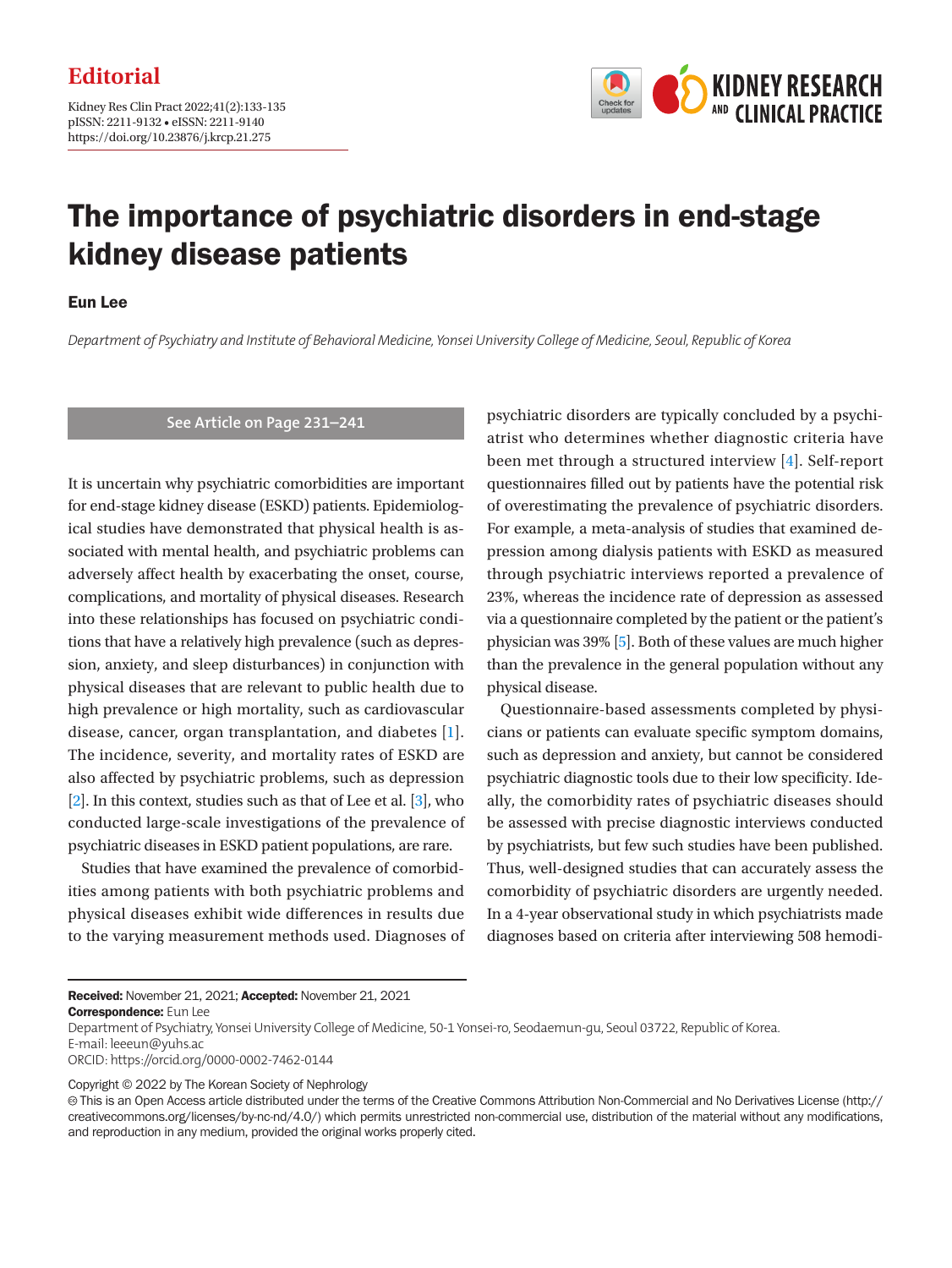alysis patients, the one-year incidence of psychiatric disorders such as dementia, major depression, and delirium was 10.6% [\[6\]](#page-2-4). As it is challenging to diagnose psychiatric diseases, researchers often use questionnaires tailored for several specific psychiatric problems, such as depression and sleep disturbances. Studies that have examined insurance claim codes for psychiatric disorders have similar limitations as those of studies that use questionnaires. Nevertheless, a study by Lee et al. [3] has academic significance in several respects. First, their study was representative of ESKD patients in Korea because the data of more than 100,000 patients were investigated using claims information from a health insurance review and assessment service. Second, although not all psychiatric disorder codes were investigated, a wide range of psychiatric diagnostic codes was examined to study as many comorbidities as possible. Finally, their study was reflective of the psychiatric problems of ESKD patients observed in daily nephrology practice.

Understanding the mechanisms behind the interaction between psychiatric problems and physical diseases is another issue that requires further research. Many retrospective studies have evaluated psychiatric problems in dialysis patients [5]. However, these studies did not identify the direction or mechanisms of interactions and only speculated on the details of possible interactions between psychiatric problems and ESKD. Retrospective studies cannot conclusively determine whether a patient's psychiatric problems affected the onset of ESKD, if their psychiatric problems occurred during the course of ESKD, or whether preexisting psychiatric problems were treated after the onset of ESKD. In addition, the results of a study that examined the progenitor symptoms commonly reported by ESKD patients demonstrated that it can be difficult to identify any such relationships [\[7\]](#page-2-5). For example, one study reported that 71% of ESKD patients experience fatigue, 49% have anorexia, 47% complain of pain, 44% have sleep disturbances, 38% experience anxiety, and 27% suffer from depression. Fatigue, loss of appetite, pain, and sleep disturbances also are diagnostic criteria for depression, suggesting that depression might be overestimated in this population.

Studies that have examined the mechanisms by which psychiatric problems affect the course of ESKD are urgently needed. Although most research that has been aimed at determining the mechanisms of psychiatric diseases has occurred over the last 30 years, a number of influences has long been assumed to indirectly affect the course of physical diseases by inducing changes in behavior. For example, depression can indirectly affect the course of ESKD by reducing patient adherence to treatment, dietary management, and exercise regimens, but it also can impact ESKD through direct effects, such as changes in the immune system and alterations in neurotransmitter production. Bautovich et al. [\[8\]](#page-2-6) proposed a number of reasons for the high prevalence of depression among ESKD patients: 1) lifestyle and socioeconomic factors, such as a sedentary lifestyle or poor diet, which affect both depression and ESKD; 2) inflammatory reactions that impact both diseases or changes that take place in the immune system after the onset of kidney disease; 3) depression caused by changes in the immune system due to underlying kidney pathology; 4) worsening of kidney disease due to depression-associated poor adherence to renal disease management regimens; 5) depression caused by fatigue, sleep disturbances, or kidney disease-related pain; and 6) financial difficulties secondary to the costs of kidney disease management and depression caused by loss of job opportunities.

Interactions between depression and physical diseases are believed to be mediated by the immune system, which regulates central nervous system functions via cytokine production and so also affects behavior [\[9\]](#page-2-7). Cytokine signals interact with physiological, social, and external environmental conditions through the central nervous system. In addition, cytokines affect the immune system via pathways such as the hypothalamic-pituitary axis or sympathetic nervous system, thereby affecting the course of physical diseases.

<span id="page-1-0"></span>It is unknown to what extent comorbid psychiatric problems affect the outcome of ESKD. Few long-term observational studies examining this question have been conducted to date. A 2-year study of 917 incident dialysis patients found strong associations between depressive symptoms and all-cause deaths, cardiovascular disease deaths, and cardiovascular events (adjusted relative hazard: 2.22, 3.27, and 1.68, respectively) [\[10\]](#page-2-8). Unfortunately, the results on the effect of psychiatric treatment on ESKD have been unclear. The reality that many physical conditions interfere with active psychiatric treatment and that it remains difficult to follow the course of ESKD over a long period of time has led to skepticism concerning the benefits of active treatment of psychiatric problems in such patients.